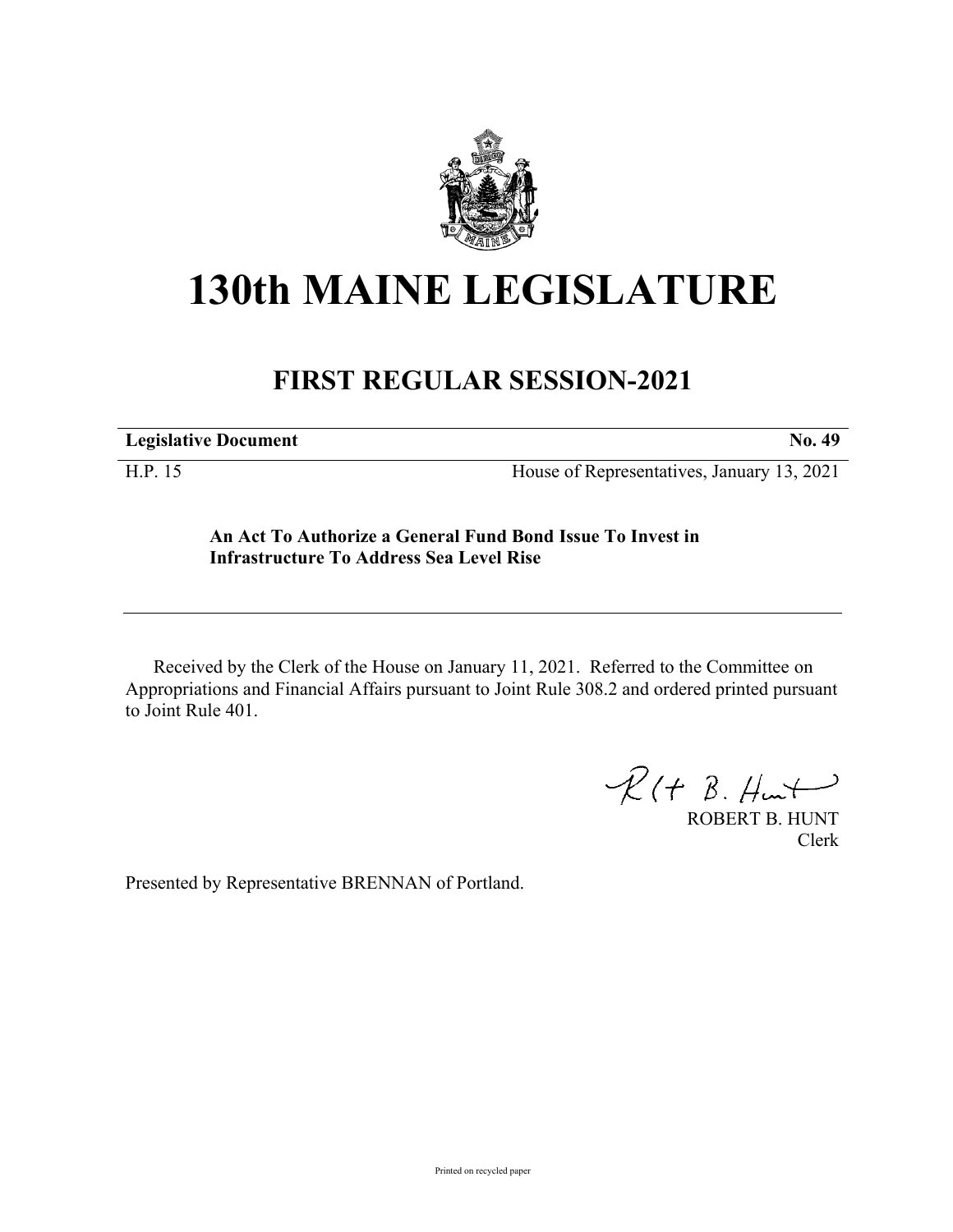**Preamble.** Two thirds of both Houses of the Legislature deeming it necessary in 2 accordance with the Constitution of Maine, Article IX, Section 14 to authorize the issuance 3 of bonds on behalf of the State of Maine to provide funds as described in this Act,

4 **Be it enacted by the People of the State of Maine as follows:**

5 **Sec. 1. Authorization of bonds.** The Treasurer of State is authorized, under the 6 direction of the Governor, to issue bonds in the name and on behalf of the State in an 7 amount not exceeding \$50,000,000 for the purposes described in section 5 of this Act. The 8 bonds are a pledge of the full faith and credit of the State. The bonds may not run for a 9 period longer than 10 years from the date of the original issue of the bonds.

10 **Sec. 2. Records of bonds issued; Treasurer of State.** The Treasurer of State 11 shall ensure that an account of each bond is kept showing the number of the bond, the name 12 of the successful bidder to whom sold, the amount received for the bond, the date of sale 13 and the date when payable.

14 **Sec. 3. Sale; how negotiated; proceeds appropriated.** The Treasurer of State 15 may negotiate the sale of the bonds by direction of the Governor, but no bond may be 16 loaned, pledged or hypothecated on behalf of the State. The proceeds of the sale of the 17 bonds, which must be held by the Treasurer of State and paid by the Treasurer of State 18 upon warrants drawn by the State Controller, are appropriated solely for the purposes set 19 forth in this Act. Any unencumbered balances remaining at the completion of the project 20 in this Act lapse to the Office of the Treasurer of State to be used for the retirement of 21 general obligation bonds.

22 **Sec. 4. Interest and debt retirement.** The Treasurer of State shall pay interest 23 due or accruing on any bonds issued under this Act and all sums coming due for payment 24 of bonds at maturity.

25 **Sec. 5. Disbursement of bond proceeds from General Fund bond issue.** The 26 proceeds of the sale of the bonds authorized under this Act must be expended as designated 27 in the following schedule under the direction and supervision of the agencies and entities 28 set forth in this section.

## 29 **MARINE RESOURCES,**

### 30 **DEPARTMENT OF**

- 31 Provides funds to improve waterfront and coastal infrastructure in municipalities to 32 address sea level rise.
- 33

#### Total \$50,000,000 \$50,000,000 \$50,000,000 \$50,000,000 \$50,000 \$50,000 \$50,000 \$50,000 \$50,000 \$50,000 \$50,000 \$50,000 \$50,000 \$50,000 \$50,000 \$50,000 \$50,000 \$50,000 \$50,000 \$50,000 \$50,000 \$50,000 \$50,000 \$50,000 \$50,000

33 **Sec. 6. Contingent upon ratification of bond issue.** Sections 1 to 5 do not become effective unless the people of the State ratify the issuance of the bonds as set forth in this Act. 34 35 36

37 **Sec. 7. Appropriation balances at year-end.** At the end of each fiscal year, all 38 unencumbered appropriation balances representing state money carry forward. Bond 39 proceeds that have not been expended within 10 years after the date of the sale of the bonds 40 lapse to the Office of the Treasurer of State to be used for the retirement of general 41 obligation bonds.